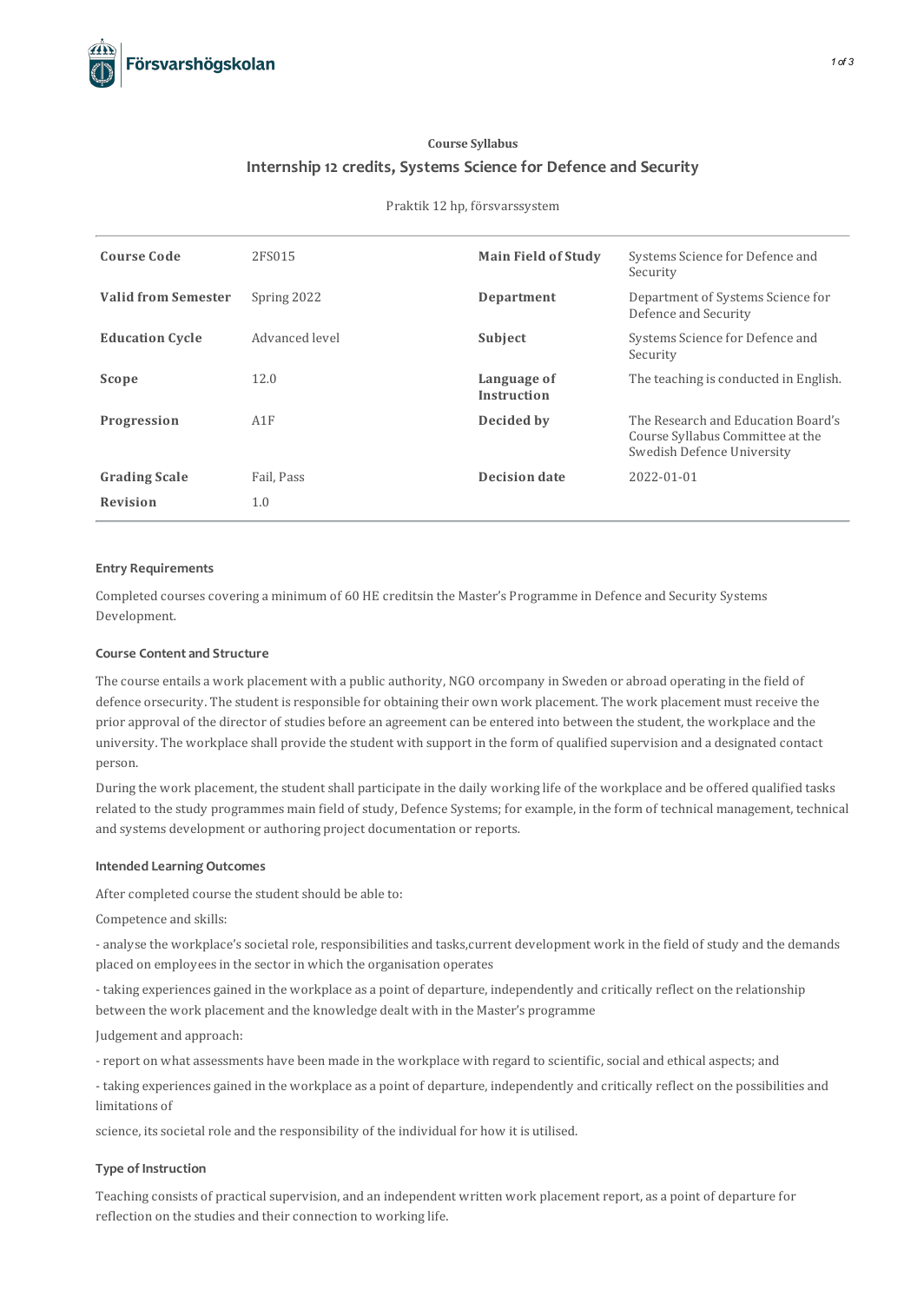

#### **Assessment**

#### **Internship**

Scope: 12.0

Grading Scale: Fail, Pass

Knowledge will be assessed through following up the student's work placement and the submission of an individual written work placement report.

The follow-up will be conducted through the course director checking on the student's progress twice during the work placement, both with the student themselves and the designated supervisor at the workplace.

The individual written report shall be submitted not later than five working-days before the end of the work placement.

In order to achieve a pass, the student shall have attended the workplace and complied with the regulations and undertakings agreed in writing between the student, workplace and university prior to the commencement of the work placement.

Examination and grading isconducted through the examiner's assessment of the written work placement report.

The examiner may decide that supplementary work isrequired in order for a pass grade to be achieved. Examination papers submitted late will not be graded, unless there are special reasons, which have been approved by the examiner. Supplementary assignments are to be submitted no later than five working days

after the notification of results and the supplementary assignment for the examination in question, unlessthere are special reasons, which have been approved by the examiner.

#### **Grading**

Grades are set according to a two-grade scale: Pass(G) and Fail (U). Grading criteria are stated in the course description.

A pass( $G$ ) requires active participation in the work conducted at the workplace, and a pass( $G$ ) for the written work placement report.

#### **Restrictionsin Number of Examinations**

The number of examinations is not limited.

#### **Restrictions Concerning Degree**

The course cannot be included in a degree with another course whose content fully or partially corresponds to the content of this course.

### **Transitional Provisions**

When the course is no longer given or when the course content has changed substantially, the student has the right to be examined once per semester during a three-term period in accordance with this syllabus.

#### **Miscellanous**

If a student has a decision from the Swedish Defense University on special educationalsupport due to a disability, the examiner may decide on alternative forms of examination for the student.

The course is held as an elective course in the Master's Programme in Defence and Security Systems Development.

Registration for thiscourse cannot occur if the applicant hasstarted or been examined in the course 2FS011.

On the completion of the course, an evaluation will be conducted under the auspices of the course director, which will form the basis for any changes to the course.

Costs incurred as a result of a work placement in a part of Sweden other than the study location (Stockholm) or another country shall be met by the student.

The Swedish Defence University reserves the right to withhold approval of proposed work placements should the organisation in question, or the contact person, be deemed unsuitable. The operations conducted at the workplace shall not be in conflict with the professional ethical foundations that govern the actions of all state employees in Sweden.

http://www.statskontoret.se/globalassets/publikationer/2018/ethical\_foundations\_ of\_the-state.pdf. Asthe Swedish Defence University is responsible for assessing the suitability of work placements, a proposed workplace may be refused with consideration for the excessive resources required to make such an assessment.